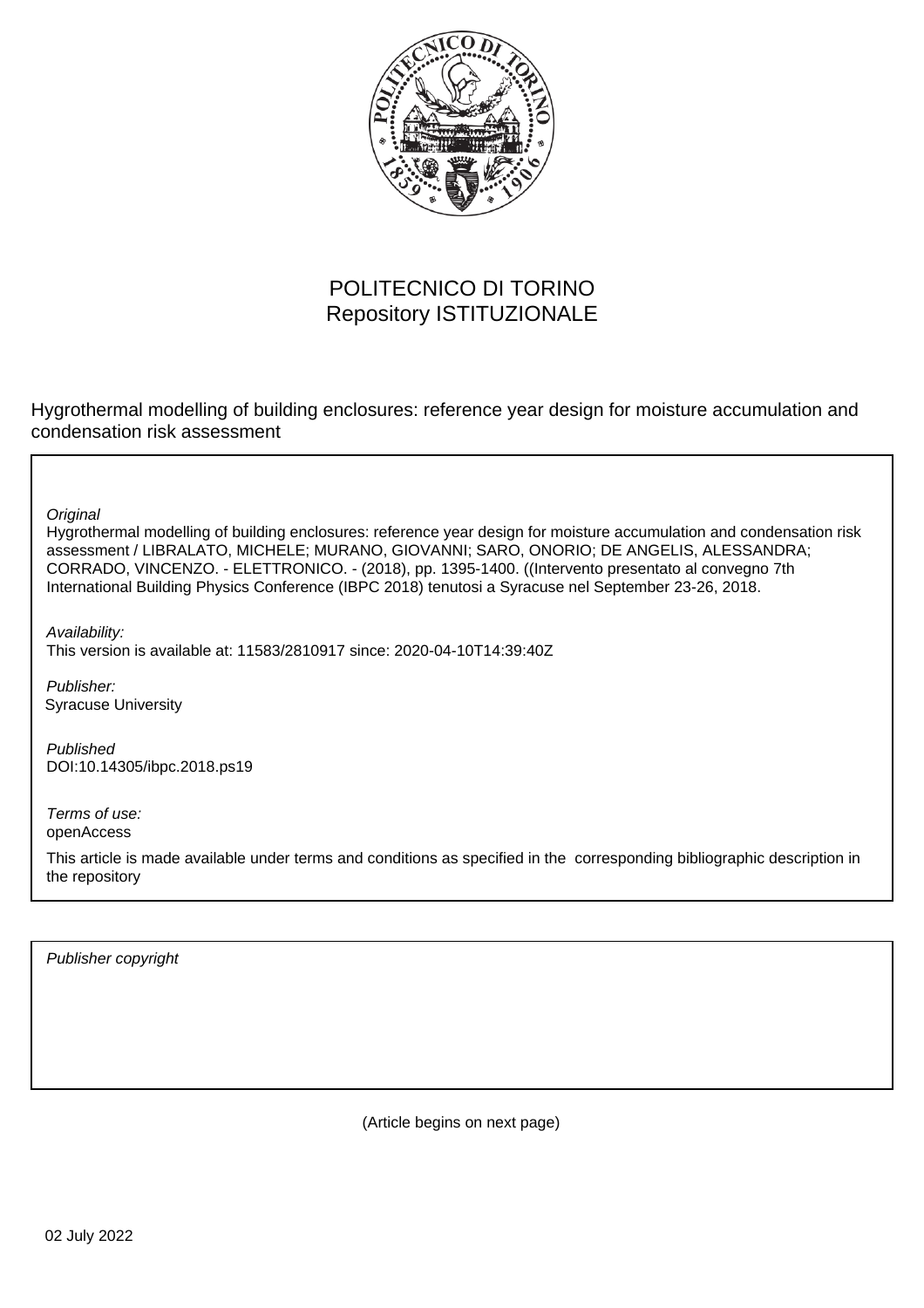7th International Building Physics Conference



# **Proceedings**

September 23 - 26, 2018

Healthy, Intelligent and Resilient Buildings and Urban Environments  $ibpc2018.org \mid \#ibpc2018$ 

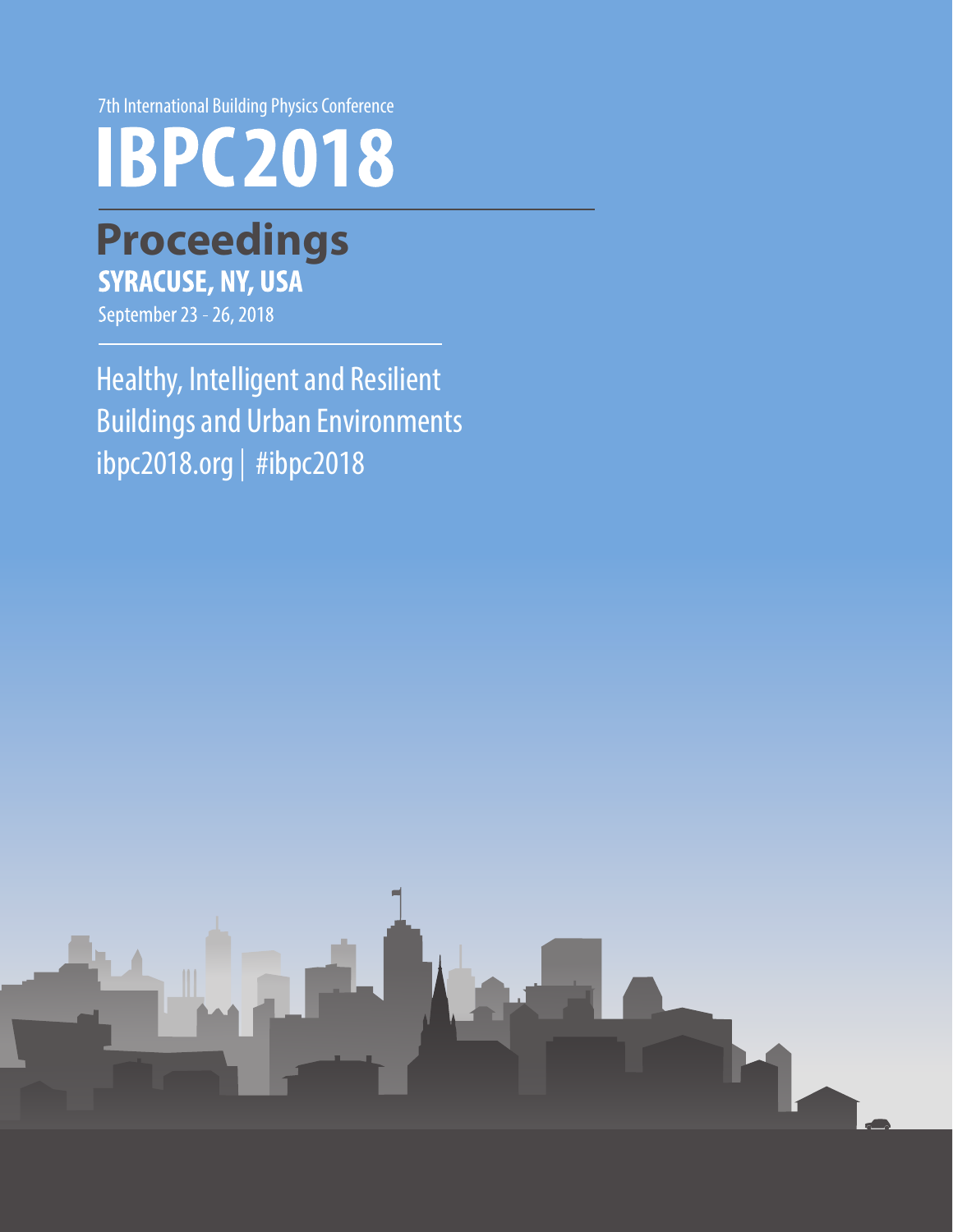## **Hygrothermal modelling of building enclosures: reference year design for moisture accumulation and condensation risk assessment**

Michele Libralato<sup>1,\*</sup>, Giovanni Murano<sup>2</sup>, Onorio Saro<sup>1</sup>, Alessandra De Angelis<sup>1</sup> and Vincenzo  $Corrado<sup>2</sup>$ .

<sup>1</sup>Università degli Studi di Udine / Universitât dal Friûl, Italy <sup>2</sup> Politecnico di Torino, Italy

*\*Corresponding email: Libralato.michele.1@spes.uniud.it*

## **ABSTRACT**

Interstitial condensation and water accumulation risk in building envelopes could be assessed with methods and models based on moisture migration through porous media coupled to heat transfer. One of the difficulties in evaluating the boundary conditions for the heat and mass transfer model is the choice of an appropriate weather file. The most advanced models, described by the standard EN 15026:2007, require the hourly values of rain, wind, radiation, temperature and relative humidity to compute the water content in the porous materials.

In this contribution, the method described by the standard EN ISO 15927-4:2005, typically used to design Moisture Reference Years (MRY), has been extended to the design of 34 typologies of representative weather files. The generation criteria have been based on the assumption that the simulation results are influenced by rain deposition on the considered wall. The procedure has been followed considering 5 different wall exposures that lead to different MRY. The years of the climate of Turin (Italy) between 2002 and 2016 have been considered for the generation of the reference years.

Finally, the annual mean moisture contents for two common wall types have been calculated using the obtained MRY and compared to the annual mean moisture contents obtained with the measured weather data, and the effects of the selection of the weather parameters is presented.

## **KEYWORDS**

Building enclosures, condensation risk assessment, moisture accumulation, reference year, weather file, Moisture Reference Years.

### **INTRODUCTION**

The building envelope design process requires the risk assessment for condensation and moisture accumulation of all the enclosures and their intersections to avoid mould growth conditions and material damage due to prolonged moisture exposure. Up to now, several evaluation methods, simplified and advanced, have been developed. The simplified and most used methods are based on stationary models, they consider monthly mean weather data and are not intended to simulate the real phenomena of the heat and moisture transfer (for example the Dew-Point method or the Glaser method). When more accurate methods are needed (and a simulation of the real physical phenomena is required) it is possible to use advanced models. These models are based on transient state heat, air and moisture transfer equations and require a deep knowledge of the material properties, with weather data files that have to include additional hourly normal rain, wind and solar radiation descriptions. 7th International Building Physics Conference, IBPC2018<br>
11 modelling of building enclosures: reference year<br>
unualation and condensation risk assessment<br>
to<sup>1,2</sup>. Giovanni Murano<sup>2</sup>, Onorio Saro<sup>1</sup>, Alessandra De Angeli<br>

The standard EN 15026:2007 describes the commonly accepted models used for the advanced moisture accumulation and interstitial condensation risk assessment and refers to the EN ISO 15927-4:2005 for the boundary conditions; this standard describes a method intended to produce hourly data for assessing the annual energy use for heating and cooling. In this paper,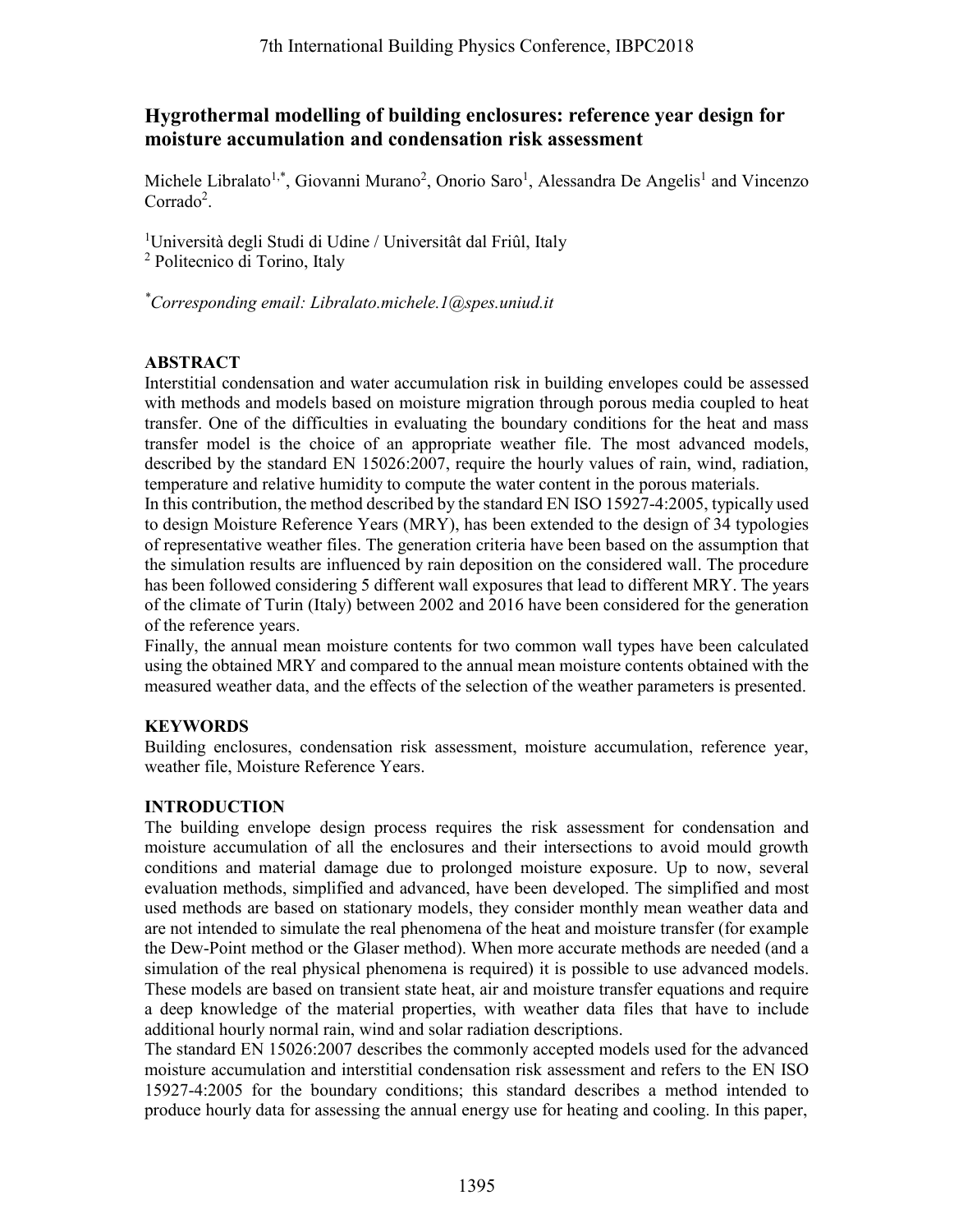following the previous works of the authors (for example Riva et al. 2010, Riva et al. 2012 and Murano et al. 2016), a modification to the standard method of reference years generation is presented. It has to be noted that the methodology produces reference years and not extreme weather years. Reference years could be used only for moisture accumulation and interstitial condensation risk assessment; if water condensation in building components is not acceptable, even for short periods, other methods are available for the generation of extreme weather years. Various approaches have been investigated in the literature. Cornick et al. (2003) have selected Reference Years using a Moisture Index approach developed for Moisture Management of Exterior Wall Systems (MMEWS). The index comprises wetting function and drying function. In this approach wet and dry years are defined as those years that deviate more than one standard deviation from the mean value on long-term. MEWS is a building-independent method. The wet year is defined as the year with highest moisture index, the dry year as the year with lowest moisture index, and the average year as the year closest to the mean Moisture Index. MEWS can be assembled for problems such as long-term performance or limit-state design. There isn't a definitive method for selecting MRY's but different sets of MRYs should be produced to evaluate different problems. 7th International Building Physics Conference, IBPC2018<br>
Evious works of the authors (for example Riva et al. 2010, Riv<br>
2016), a modification to the standard method of reference years<br>
to the notellooking produces refere

Salonvaara et al. (2010) have developed a new method that provides an approach for selecting the most critical years in terms of hygrothermal performance. Performance data is analysed using various methods to provide a ranking of the weather years in terms of severity. Damage functions (time of wetness, mould growth index, and maximum moisture content) are used to quantify the moisture related performance of the building envelope. The analysis has included 30 years of hourly weather data for 12 locations in the U.S. and Canada.

Schönerl and Zirkelbach (2016) for the selection of the months of the reference years for the hygrothermal assessment (HRY) have used median, mean, minimum, maximum value, the 25%, and the 75% quartile of air temperature and normal rain. The results of HRY was compared with the standard methodology of EN ISO 15927-4 and with measured data on longterm. The simulations have shown that the mean water content based on the HRY was slightly higher than the one based on the measured data.

Considering the effect of climatic variability on the performance of the building envelope, Zhou et al. (2016) have developed a Climatic Index that considered wind-driven rain load and potential evaporation. This index wassuitable for the evaluation of the level of moisture damage risk of wall assemblies where typical moisture problems are mainly caused by rainwater uptake or ingress. The combination of Climatic Index and RHT Index has allowed the creation of MRYs that have 10% level of failure.



Figure 1. Annual mean water contents of the hollow brick wall for the measured weather files simulations for the East exposition (a) and the West exposition (b).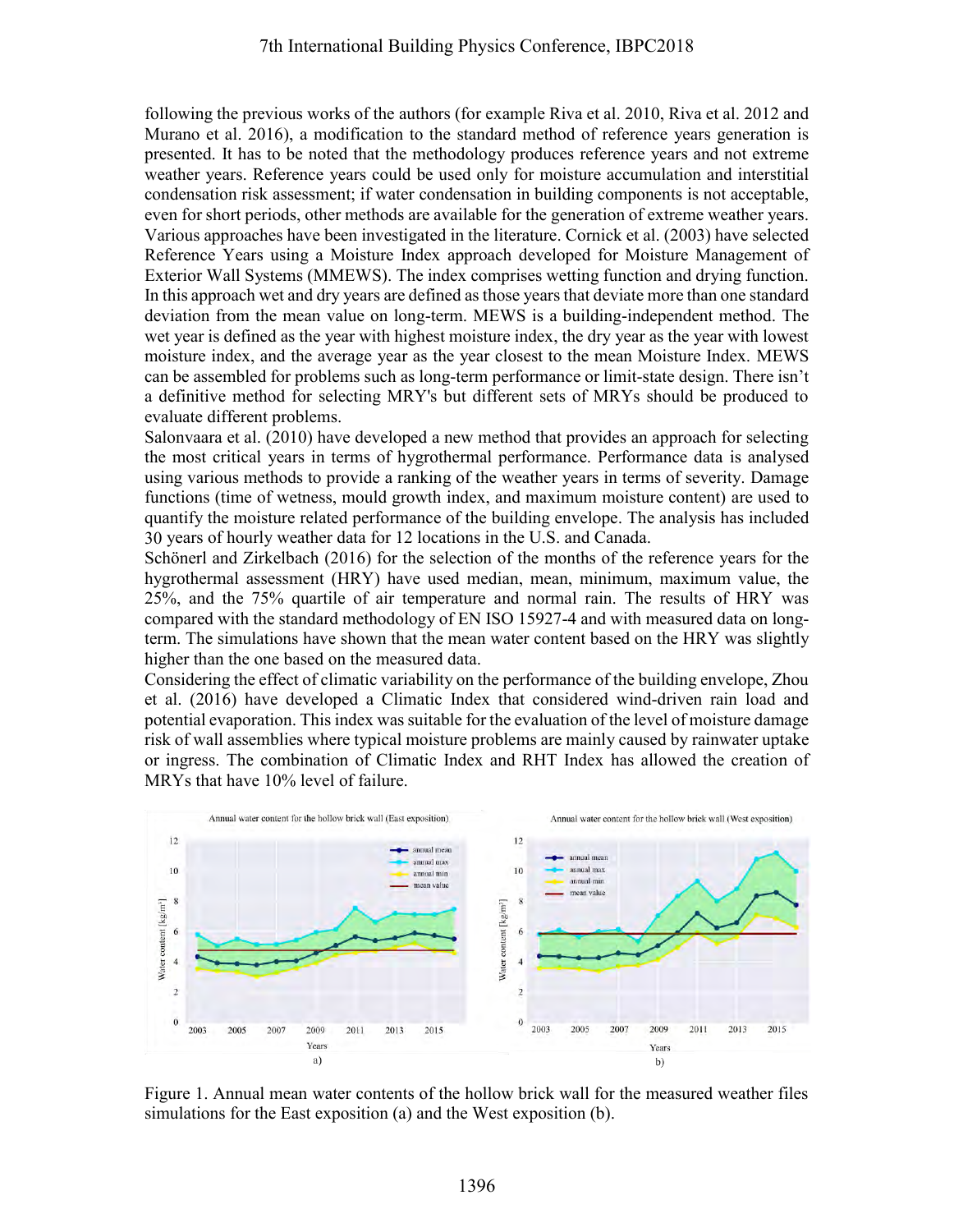#### **METHOD**

The EN 15026 (European Committee for Standardization, 2007) refers to EN ISO 15927- 4:2005 (International Organization for Standardization, 2005) for the creation of Moisture Reference Years. This method is intended for the creation of typical meteorological years and it is based on the Finkelstein-Schafer (FS) statistic method (Finkelstein and Schafer, 1971). In this research some modifications are introduced to extend the procedure to moisture migration related applications. From the observation that the total moisture content of a simulated wall depends also on the exposure of the wall itself (Figure 1) other rain related climate parameters (normal rain, driving rain) are alternatively considered to select the representative months of the reference year from the historical measured data, in addition to the standard ones (temperature, relative humidity, irradiation, wind speed). Then, the validity of the reference years generated for every combination is evaluated on two wall build-ups with a comparison in terms of the moisture contents against the historical years. The revised procedure for the generation of reference years is shown below. Let *p* be the generic measured parameter of the historical years required for the hygrothermal simulations. First, from at least 10 years of hourly values of  $p$ , for every day  $i$ , the daily mean  $\bar{p}_i$  is calculated; then, for each calendar month  $(m)$ , the values  $\bar{p}$ , are ordered in ascending order and 12 arrays for the whole data set are obtained. The cumulative distribution function  $\Phi(p,m,i)$ , associated to every  $\bar{p}_i$ , over all the years in the data set, is calculated using the Eq. (1), with *i* the considered day in the month, from 1 to *N,* and *N* the sum of the number of days in any calendar month, *K*(*i*) is the position ("rank") in the ordered list of  $\bar{p}_i$  of the month *m*; 7th International Building Physics Conference, IBPC2018<br>European Committee for Standardization, 2007) refers to EN<br>
European Committee for Standardization, 2007) or the creation<br>
. This method is interaded for the creatio

$$
\Phi(p,m,i) = \frac{K(\overline{p_i})}{N+1} \tag{1}
$$

For each year *y* of the data set, the cumulative distribution function of the daily means within each calendar month (using Eq. (2)),  $F(p, y, m, i)$ , is obtained by sorting all the values for the month *m* and the year *y*, in increasing order. 12 arrays are obtained for every year. *J*(*i*) is the "rank" of the value of the daily mean  $\bar{p}_t$  for the month *m* and the year *y*, *n* is the number of days in the month *m*;

$$
F(p, y, m, i) = \frac{J(\overline{p_i})}{n+1}
$$
 (2)

For each calendar month, for each year of the data set, the Finkelstein-Schafer statistic,  $F_S(p, y, m)$ , is calculated using Eq. (3):

$$
F_S(p, y, m) = \sum_{i=1}^n |F(p, y, m, i) - \Phi(p, y, m, i)|
$$
\n(3)

For each calendar month with the same *m* from all the years, the rank *R* is calculated for each value. Differently from the standard method, in this work the ranking is performed ordering the values ascending by the *FS*, calculated from the multiyear record for the parameters selected among temperature (*T*), solar irradiance (*I*) and relative humidity (*RHU*) the driving rain (*RDW*  obtained from the wind normal to the considered wall direction and from normal rain *RIH*), the wind speed (*WS*) and the normal rain (*RIH*); for each calendar month and for each year, the separated ranks (*R*) are summed for the climate parameters selected for the formation of MRY (the parameter selection used in this work is shown in Table I) and the total ranking  $R_{\text{tot}}(\gamma,m)$  is obtained; the month with the lowest  $R_{\text{tot}}(\gamma,m)$  is selected as the "best" month to be included in the Moisture Reference Years;

 Once the months are selected, the weather file is completed substituting the unrealistic leaps between the values of adjacent months with a linear interpolation.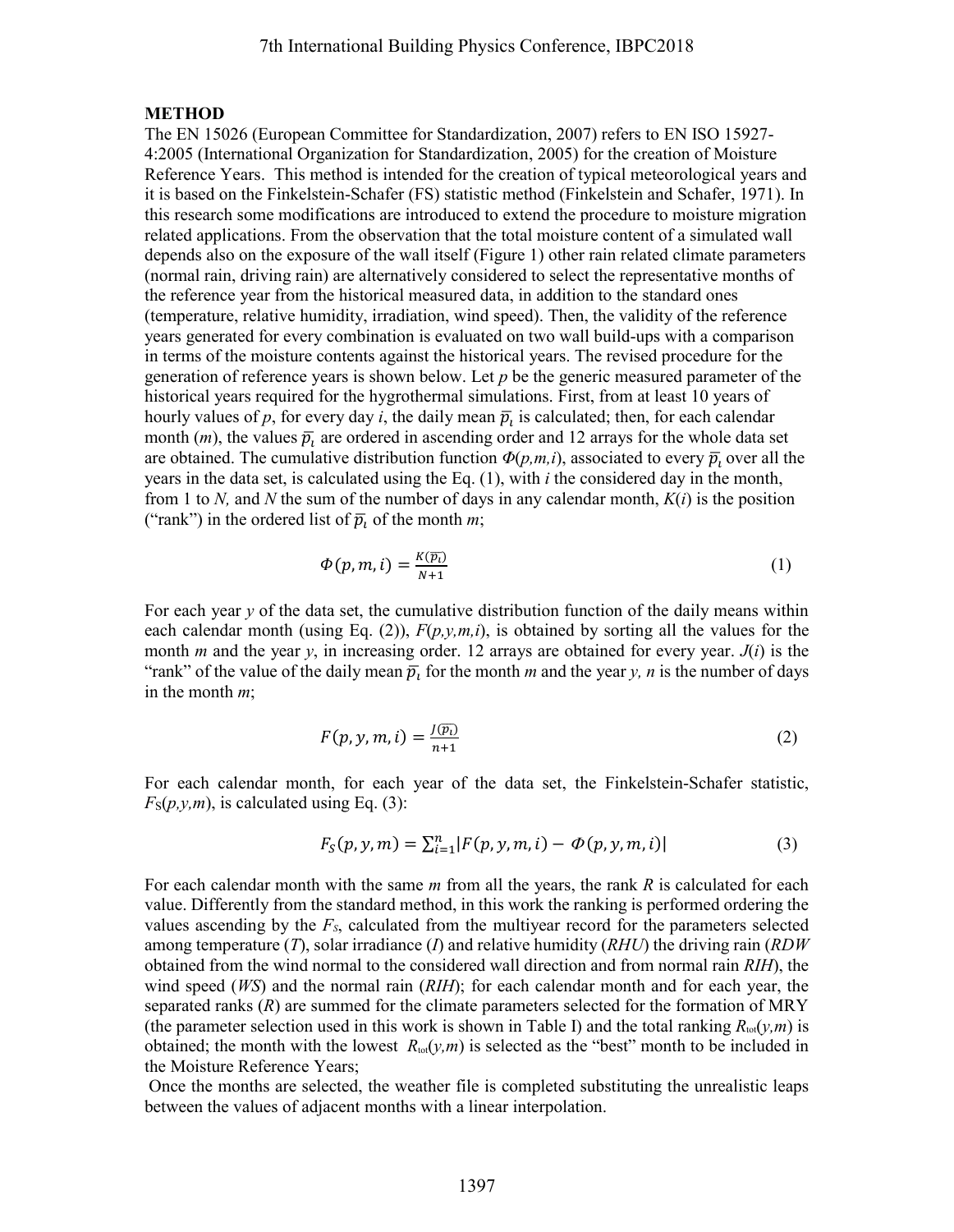The validation of the proposed MRYs is carried out by comparing the hygrothermal behaviour of building components simulated with the new MRY, with the behaviour obtained with the weather conditions over the long term from the measured weather file. 34 MRYs weather files have been generated with 16 different criteria. The historic weather data series, from 2002 to 2016, are provided by the Regional Agency for the Protection of the Environment (ARPA) of the Piedmont Region (Italy).

The evaluation of the obtained reference years has been performed comparing the hygrothermal simulation results of two different building envelopes, a hollow brick wall and a timber wall. The simulations have been performed with the software WUFI Pro, based on the model presented in Künzel et al. (1996). The comparison is held evaluating the monthly mean moisture content and comparing it to the one evaluated with the historical data set.

| ID                                                                                                                            |   |                           |   |   |   |   |   |   |   |   |   |   | ব |   |              |   |   |   |     |   | n n n s n s n s n s s s |   |   |   | $\frac{8}{2}$ | ភនី ក៏ ក្នុង ក្នុង |   |              |     |              |   |     |
|-------------------------------------------------------------------------------------------------------------------------------|---|---------------------------|---|---|---|---|---|---|---|---|---|---|---|---|--------------|---|---|---|-----|---|-------------------------|---|---|---|---------------|--------------------|---|--------------|-----|--------------|---|-----|
|                                                                                                                               |   | <b>x x x x x x x x x</b>  |   |   |   |   |   |   |   |   |   | X | x | X | $\mathbf{x}$ |   |   |   |     |   |                         |   |   |   |               | X                  |   |              | X X | X            |   |     |
|                                                                                                                               |   | <b>X X X X X</b>          |   |   |   |   |   |   |   |   |   |   |   |   |              | X | X |   | X X |   |                         |   |   |   |               |                    | X | $\mathbf{x}$ |     |              | X |     |
| <i>RHU</i>                                                                                                                    |   | X X X X X X X X X X X X X |   |   |   |   |   |   |   |   |   |   |   |   |              |   |   |   |     |   |                         |   |   | X |               |                    |   | X            | X X |              |   |     |
| WV                                                                                                                            | X |                           |   |   |   |   |   |   |   |   |   |   |   |   |              |   |   |   |     |   |                         |   |   |   | x             |                    |   |              |     |              |   |     |
| <i>RIH</i>                                                                                                                    |   |                           |   |   |   |   |   |   |   |   |   |   |   |   |              |   |   |   |     |   |                         |   |   |   |               |                    |   | X            |     | $X \times X$ |   | x x |
| <i>RDW</i> (South)                                                                                                            |   | X                         |   |   | X |   |   | X |   |   |   | X |   |   |              | X |   |   |     | X |                         |   |   |   |               |                    |   |              |     |              |   |     |
| $RDW$ (East)                                                                                                                  |   | X                         |   |   |   | X |   |   | X |   |   |   | X |   |              |   | X |   |     |   | X                       |   |   |   |               |                    |   |              |     |              |   |     |
| $RDW$ (North)                                                                                                                 |   |                           | X |   |   |   | X |   |   | X |   |   |   | X |              |   |   | X |     |   |                         | X |   |   |               |                    |   |              |     |              |   |     |
| $RDW$ (West)                                                                                                                  |   |                           |   | X |   |   |   | X |   |   | X |   |   |   | X            |   |   |   | X   |   |                         |   | X |   |               |                    |   |              |     |              |   |     |
| T=Air temperature, RHU=Relative humidity, I=Solar irradiance, RDW=Rain deposition on vertical wall, $MRY$ =Moisture Reference |   |                           |   |   |   |   |   |   |   |   |   |   |   |   |              |   |   |   |     |   |                         |   |   |   |               |                    |   |              |     |              |   |     |
| Years, $WS=$ Wind speed, $WD=$ Wind direction, $RIH=$ Rainfall intensity on a horizontal surface                              |   |                           |   |   |   |   |   |   |   |   |   |   |   |   |              |   |   |   |     |   |                         |   |   |   |               |                    |   |              |     |              |   |     |

Table I: Climate parameters selected for the formation of MRY.

## **RESULTS**

The reference years from number 1 to number 24 have been simulated considering the design orientation (for example the reference year 1, designed considering the rain deposition on vertical wall facing South has been used for the simulation of the wall build-up facing South), while the reference years from number 25 to 34 have been used for the simulations for the five expositions considered (since normal rain has a general effect on all the expositions). The walls passed the moisture accumulation assessment and the condensation risk assessment for every MRY considered and for the historical data set. For this reason the annual mean results (Figure 1) have been compared in terms of relative standard deviation from the annual mean values obtained by the measured weather data (Figure 2). The Timber wall results show better representative MRY, with lower values of the relative standard deviation, with respect to the Hollow brick wall results.



Figure 2. Relative standard deviations of the moisture contents between the simulation of the historical years and every reference year described in Table 1.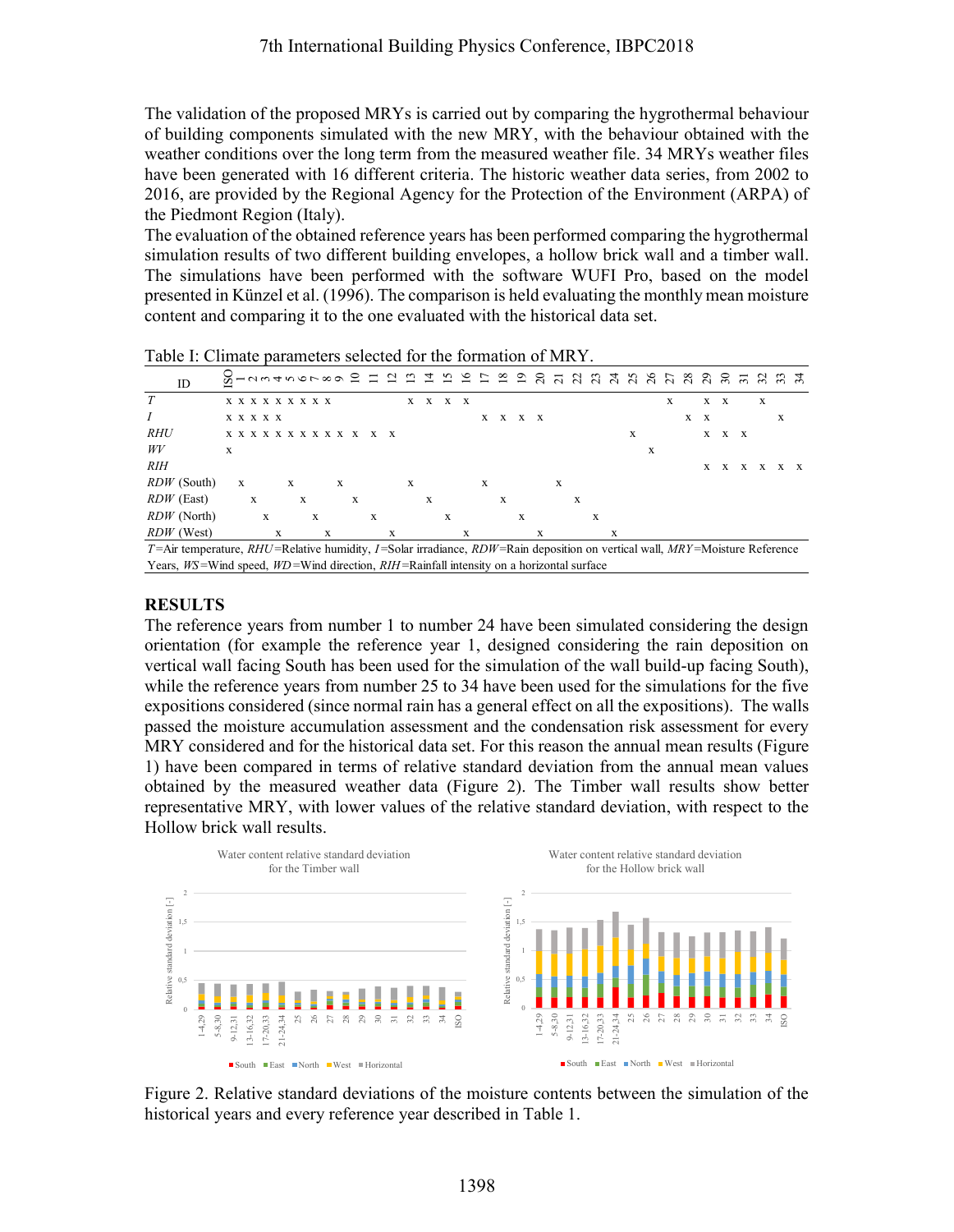The results present exposition specific trends. For the Timber wall, the ID 34 (based on *RIH*) better represents the South, East and North expositions, while the West exposition is better described by the ID 25 (based on *RHU*) and the Horizontal by the ID 28 (based on *I*). The ID ISO and the ID 28 are the reference years better representing the walls in the five directions. The Hollow brick wall shows different exposition specific trends: the South facing exposition is better represented by the ID 34 (based on *T* and *RHI*), the East and West by the ID ISO, the North by the ID 7 (based on *T, RHU, RDW*) and the Horizontal by the ID 32 (based on *T* and *RHI*). From Figure 2 it is also possible to observe some overall results. The ID from 1 to 24, considering *RDW* are generally less representative for the most rain exposed directions (West and Horizontal). Exclusively *RDW* based years (21-24) are less representative than ID from 29 to 34, based also on *RIH*. For the Timber wall the ID from 25 to 28 and the ID ISO (not based on *RIH* or *RDW*) are better performing than the *RIH* based ones, while for the Hollow brick wall, their behaviour is similar. 7th International Building Physics Conference, IBPC2018<br>
can exposition specific trends. For the Timber wall, the ID 34<br>
the South, East and Notch expositions, while the West exp.<br>
ID 25 (based on *RHU*) and the Horizonal

## **DISCUSSION**

The relative standard deviations of the Timber wall are lower than the Hollow brick wall. This difference is due to the different hygrothermal properties of the materials. The Hollow brick wall external layer has higher liquid transport coefficient values than the Timber wall, which has also higher moisture storage function values, and that could lead in faster responses to the rainfall (larger water content variations), with larger differences from the historical data set results.

The moisture reference years depending on rain deposition on vertical wall (obtained from wind speed, direction and normal rain) led to less representative years than the ones generated by the standard method. This result could be related to the features of the climate of Turin (Italy), whose rains are brief and quickly dried afterwards. On the other hand, one of the reasons could also be the fact that the external material layers do not respond instantly to the transient hourly rainfall excitations (slower than the heat excitations) and that the total water content of the wall is more influenced by the long term mean values of the environmental excitations, which is also been discussed in Libralato et al. (2017).

## **CONCLUSIONS**

In this study, 34 moisture reference years (MRY, to be used for hygrothermal analysis of building structures) have been generated from a data set of measured weather files from the year 2002 to the 2016, in the city of Turin (Italy). Each MRY has been generated selecting the months from the historical data set, with a modified EN ISO 15927-4:2005 method, based on the rain deposition on vertical walls with different expositions. From the simulation of two wall types to all the 34 MRY, it has been observed that an orientation differentiation does not lead to more representative MRY for the two considered building structures in the considered climate.

The results suggest that, when the use of a single MRY is preferred, the MRYs obtained with the standard procedure EN ISO 15927-4:2005 better reproduce the results obtained with the simulation of the measured weather files and that is could be used, not only for the energy consumption simulations, but also for the moisture migration in building envelopes simulations. Considering exposition and material specific applications, that could benefit from the use of more than one MRYs, other generation methods presented in this work could be taken in consideration, depending on the building material properties and on the wall orientation.

Further work will be carried out to establish if this approach could be extended to critical weather data design for moisture accumulation risk assessments and if the proposed MRY generation method could be used proficiently for other applications, like energy simulations in